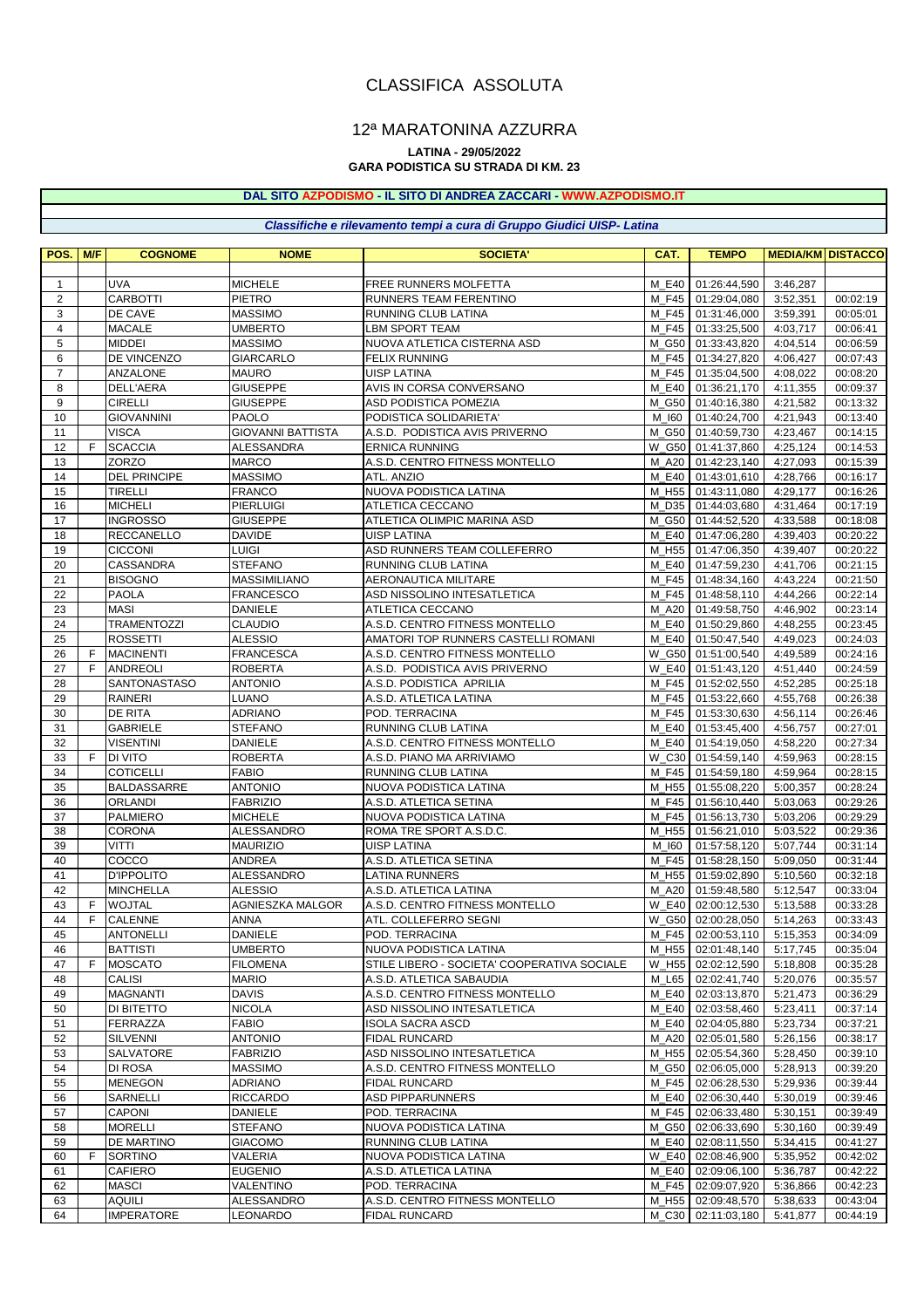| 65  |              | <b>ACCIAI</b>      | <b>STEFANO</b>        | A.S.D. CENTRO FITNESS MONTELLO      |                     | M_H55   02:11:31,290   5:43,100 |          | 00:44:47 |
|-----|--------------|--------------------|-----------------------|-------------------------------------|---------------------|---------------------------------|----------|----------|
| 66  | F.           | <b>GUERRA</b>      | <b>MILENA</b>         | A.S.D. CENTRO FITNESS MONTELLO      |                     | W_G50 02:11:32,290              | 5:43,143 | 00:44:48 |
| 67  |              | RAMADU'            | <b>DEMIS</b>          | A.S.D. CENTRO FITNESS MONTELLO      | M E40               | 02:11:54,460                    | 5:44,107 | 00:45:10 |
| 68  | F.           | LANZETTA           | <b>RITA</b>           | RUNNING CLUB LATINA                 | <b>W E40</b>        | 02:11:59,150                    | 5:44,311 | 00:45:15 |
| 69  |              | <b>PERNA</b>       | <b>VINCENZO</b>       | A.S.D. PODISTICA AVIS PRIVERNO      | M 160               | 02:12:18,300                    | 5:45,143 | 00:45:34 |
| 70  |              | <b>BALZINI</b>     | ANDREA LUIGI GUIDO    | NUOVA PODISTICA LATINA              | M E40               | 02:12:29,240                    | 5:45,619 | 00:45:45 |
| 71  |              | <b>BAGNO</b>       | <b>DAVIDE</b>         | NUOVA PODISTICA LATINA              | M F45               | 02:12:29,630                    | 5:45,636 | 00:45:45 |
| 72  |              | SOLAZZI            | <b>MATTEO</b>         | RUNNING CLUB LATINA                 | M A20               | 02:12:42,060                    | 5:46,177 | 00:45:57 |
| 73  | F.           | <b>BIANCONI</b>    | <b>FERDINANDA</b>     | RUNNING CLUB LATINA                 | $W_G50$             | 02:12:42,090                    | 5:46,178 | 00:45:58 |
| 74  |              | <b>MARCOTULLI</b>  | <b>GIAMPIERO</b>      | A.S.D. ATLETICA LATINA              | M F45               | 02:15:55,270                    | 5:54,577 | 00:49:11 |
| 75  | E            | <b>VENDITTI</b>    | <b>MARIA FLAVIA</b>   | NUOVA PODISTICA LATINA              | W G50               | 02:16:06,470                    | 5:55,064 | 00:49:22 |
| 76  | F            | <b>BEDIN</b>       | <b>ELISA</b>          | NUOVA PODISTICA LATINA              | W_H55               | 02:16:06,510                    | 5:55,066 | 00:49:22 |
| 77  |              | ZIMBARDI           | <b>MASSIMILIANO</b>   | NUOVA PODISTICA LATINA              | M G50               | 02:16:07,580                    | 5:55,112 | 00:49:23 |
| 78  |              | <b>LUPPI</b>       | <b>CRISTIAN</b>       | A.S.D. CENTRO FITNESS MONTELLO      | M G50               | 02:16:10,790                    | 5:55,252 | 00:49:26 |
| 79  |              | <b>PATARINI</b>    | <b>MAURIZIO</b>       | ASD IN CORSA LIBERA                 | M G50               | 02:16:44,850                    | 5:56,733 | 00:50:00 |
| 80  | E            | <b>CARIDEO</b>     | <b>DANIELA</b>        | ASD ITALIA SPORT RUNNING            | <b>W F45</b>        | 02:17:37,030                    | 5:59,001 | 00:50:52 |
| 81  |              | <b>IANNATTONE</b>  | <b>MARIO</b>          | NUOVA PODISTICA LATINA              | M H55               | 02:18:43,770                    | 6:01,903 | 00:51:59 |
| 82  |              | CASTELLANA         | LEONE                 | G.S. BANCARI ROMANI                 | M MN                | 02:19:05,000                    | 6:02,826 | 00:52:20 |
| 83  |              | DI LEGGE           | <b>FABIO</b>          | RUNNING CLUB LATINA                 | M F45               | 02:19:26,880                    | 6:03,777 | 00:52:42 |
| 84  | F            | <b>CUCCARO</b>     | <b>MARIA</b>          | RUNNING CLUB LATINA                 | <b>W F45</b>        | 02:21:42,110                    | 6:09,657 | 00:54:58 |
| 85  | E            | <b>FERULLO</b>     | CLAUDIA ALESSANDRA    | NUOVA PODISTICA LATINA              |                     | W_H55 02:21:42,930              | 6:09,693 | 00:54:58 |
| 86  |              | <b>GIORGI</b>      | <b>PIERGIORGIO</b>    | ASD NISSOLINO INTESATLETICA         | M G50               | 02:22:19,690                    | 6:11,291 | 00:55:35 |
| 87  |              | <b>IPPOLITI</b>    | <b>MAURO</b>          | AMATORI TOP RUNNERS CASTELLI ROMANI | M H55               | 02:22:34,590                    | 6:11,939 | 00:55:50 |
| 88  | F.           | <b>DI TULLIO</b>   | CARLA                 | AMATORI TOP RUNNERS CASTELLI ROMANI | $\overline{W}$ _H55 | 02:22:34,780                    | 6:11,947 | 00:55:50 |
| 89  |              | PENNACCHIO         | <b>GAETANO</b>        | FIDAL RUNCARD                       | M_H55               | 02:22:58,240                    | 6:12,967 | 00:56:14 |
| 90  |              | <b>OLIVA</b>       | <b>GENNARO</b>        | A.S.D. ATLETICA SABAUDIA            | M_G50               | 02:23:18,650                    | 6:13,854 | 00:56:34 |
| 91  | F            | <b>MENDOZA</b>     | MARICEL GONDA         | A.S.D. ATLETICA SABAUDIA            | <b>W F45</b>        | 02:23:18,840                    | 6:13,863 | 00:56:34 |
| 92  |              | <b>FERRAMI</b>     | <b>FABIO</b>          | ASD ITALIA SPORT RUNNING            |                     | M_G50 02:23:25,790              | 6:14,165 | 00:56:41 |
| 93  | F            | <b>MACEROLI</b>    | <b>MARIA GIOVANNA</b> | NUOVA PODISTICA LATINA              | <b>W E40</b>        | 02:23:58,930                    | 6:15,606 | 00:57:14 |
| 94  | F            | <b>SOFRA</b>       | <b>CLOTILDE</b>       | NUOVA PODISTICA LATINA              | W F45               | 02:25:18,280                    | 6:19,056 | 00:58:34 |
| 95  | E            | <b>MENICHELLI</b>  | <b>EMILIA</b>         | A.S.D. ATLETICA LATINA              | W F45               | 02:25:18,620                    | 6:19,070 | 00:58:34 |
| 96  |              | <b>FIORE</b>       | <b>GIOVANNI</b>       | RUNFOREVER APRILIA                  | M_G50               | 02:30:02,430                    | 6:31,410 | 01:03:18 |
| 97  |              | <b>URSO</b>        | <b>ROBERTO</b>        | CLUB CORRERE GALATINA               | M F45               | 02:30:38,570                    | 6:32,981 | 01:03:54 |
| 98  |              | ZORZO              | <b>ROBERTO</b>        | A.S.D. CENTRO FITNESS MONTELLO      | M G50               | 02:31:28,690                    | 6:35,160 | 01:04:44 |
| 99  |              | DE PUCCHIO         | <b>HUMBERTO</b>       | A.S.D. PODISTICA PONTINIA           | M G50               | 02:32:48,400                    | 6:38,626 | 01:06:04 |
| 100 | F.           | CEPARANO           | <b>ANTONELLA</b>      | <b>FIDAL RUNCARD</b>                | W H55               | 02:32:58,270                    | 6:39,055 | 01:06:14 |
| 101 |              | <b>BOSCHI</b>      | <b>ANTONIO</b>        | PODISTI VALMONTONE                  | M MN                | 02:33:34,570                    | 6:40,633 | 01:06:50 |
| 102 | F            | <b>CAISSUTTI</b>   | <b>SELENA</b>         | A.S.D. PODISTICA PONTINIA           | <b>W E40</b>        | 02:35:11,590                    | 6:44,852 | 01:08:27 |
| 103 |              | <b>GERMANI</b>     | <b>PIETRO</b>         | A.S.D. CENTRO FITNESS MONTELLO      | M 160               | 02:36:28,350                    | 6:48,189 | 01:09:44 |
| 104 |              | CAVALIERE          | <b>EMILIANO</b>       | NUOVA PODISTICA LATINA              | M G50               | 02:40:39,860                    | 6:59,124 | 01:13:55 |
| 105 |              | DI DOMENICO        | <b>GABRIELE</b>       | <b>RUN LIFE</b>                     | M H55               | 02:44:40,860                    | 7:09,603 | 01:17:56 |
| 106 |              | DI GREGORIO        | <b>ENRICO</b>         | NUOVA PODISTICA LATINA              | M 160               | 02:49:52,280                    | 7:23,143 | 01:23:08 |
| 107 | F            | <b>CAPODIFERRO</b> | <b>MARIA GRAZIA</b>   | A.S.D. ATLETICA LATINA              | <b>W E40</b>        | 02:50:29,690                    | 7:24,769 | 01:23:45 |
| 108 |              | <b>ONORATI</b>     | <b>ALDO</b>           | A.S.D. ATLETICA LATINA              | M 160               | 02:50:30,980                    | 7:24,825 | 01:23:46 |
| 109 | F            | <b>VIGLIANTE</b>   | <b>MARIA MARTINA</b>  | NUOVA PODISTICA LATINA              | W G50               | 02:51:11,200                    | 7:26,574 | 01:24:27 |
| 110 | $\mathsf{F}$ | COCO               | <b>FRANCESCA</b>      | A.S.D. ATLETICA LATINA              | <b>W F45</b>        | 02:54:32,800                    | 7:35,339 | 01:27:48 |
| 111 |              | <b>GIANSANTI</b>   | ANDREA                | A.S.D. ATLETICA LATINA              | M F45               | 02:54:33,710                    | 7:35,379 | 01:27:49 |

# CLASSIFICA ASSOLUTA

#### **GARA PODISTICA SU STRADA DI KM. 12,500** 12ª MARATONINA AZZURRA **LATINA - 29/05/2022**

**DAL SITO AZPODISMO - IL SITO DI ANDREA ZACCARI - [WWW.AZPODISMO](http://www.azpodismo.it).IT**

|      |            |                    |                   | Classifiche e rilevamento tempi a cura di Gruppo Giudici UISP- Latina |       |              |          |                          |
|------|------------|--------------------|-------------------|-----------------------------------------------------------------------|-------|--------------|----------|--------------------------|
|      |            |                    |                   |                                                                       |       |              |          |                          |
| POS. | <b>M/F</b> | <b>COGNOME</b>     | <b>NOME</b>       | <b>SOCIETA'</b>                                                       | CAT.  | <b>TEMPO</b> |          | <b>MEDIA/KM DISTACCO</b> |
|      |            |                    |                   |                                                                       |       |              |          |                          |
|      |            | <b>CARRAROLI</b>   | <b>GABRIELE</b>   | IA.S.D. CENTRO FITNESS MONTELLO                                       | M A20 | 00:43:32,260 | 3:28,981 |                          |
|      |            | <b>COPPA</b>       | <b>FRANCESCO</b>  | ATL. CITTA' DEI PAPI ANAGNI                                           | M D35 | 00:44:05,390 | 3:31,631 | 00:00:33                 |
| 3    |            | <b>DE MARCHIS</b>  | <b>TOMMASO</b>    | <b>ATLETICA LA SBARRA</b>                                             | M A20 | 00:45:30,240 | 3:38,419 | 00:01:58                 |
| 4    |            | <b>VALENTI</b>     | <b>IVAN</b>       | ATL. CASTELLO                                                         | M A20 | 00:45:43,620 | 3:39,490 | 00:02:11                 |
| 5    |            | <b>ODDI</b>        | <b>DARIO</b>      | ATL. CITTA' DEI PAPI ANAGNI                                           | M F45 | 00:45:43,720 | 3:39,498 | 00:02:11                 |
| 6    |            | <b>MASTROIANNI</b> | <b>ROBERTO</b>    | ATL. CITTA' DEI PAPI ANAGNI                                           | M D35 | 00:46:09,400 | 3:41,552 | 00:02:37                 |
|      |            | <b>MARCHIORI</b>   | <b>CLAUDIO</b>    | <b>NUOVA PODISTICA LATINA</b>                                         | M F45 | 00:48:04.180 | 3:50,734 | 00:04:32                 |
| 8    |            | <b>CAMILLI</b>     | LUCA              | ATL. CITTA' DEI PAPI ANAGNI                                           | M G50 | 00:50:40,080 | 4:03,206 | 00:07:08                 |
| 9    |            | <b>TESTA</b>       | <b>MAURIZIO</b>   | RUNNING CLUB LATINA                                                   | M D35 | 00:50:55,960 | 4:04,477 | 00:07:24                 |
| 10   |            | <b>DANDINI</b>     | <b>VALERIO</b>    | ATL. CITTA' DEI PAPI ANAGNI                                           | M D35 | 00:50:58,420 | 4:04,674 | 00:07:26                 |
| 11   |            | <b>FABIETTI</b>    | <b>STEFANO</b>    | <b>ASD INGEGNERI LATINA</b>                                           | M F45 | 00:51:14,130 | 4:05,930 | 00:07:42                 |
| 12   |            | <b>PASSA</b>       | <b>DANILO</b>     | INUOVA ATLETICA CISTERNA ASD                                          | M F45 | 00:51:21,030 | 4:06,482 | 00:07:49                 |
| 13   |            | <b>BARRALE</b>     | <b>GIORGIO</b>    | <b>ATLETICA CECCANO</b>                                               | M C30 | 00:52:07,020 | 4:10,162 | 00:08:35                 |
| 14   |            | <b>PERONTI</b>     | <b>MARCELLO</b>   | <b>ASD OLIMPIA LAZIO</b>                                              | M F45 | 00:52:13,060 | 4:10,645 | 00:08:41                 |
| 15   |            | <b>MARZARO</b>     | <b>ALESSANDRO</b> | NUOVA ATLETICA CISTERNA ASD                                           | M E40 | 00:52:36,660 | 4:12,533 | 00:09:04                 |
| 16   |            | <b>PANNO</b>       | <b>TONINO</b>     | POD. TERRACINA                                                        | M 160 | 00:52:45.360 | 4:13,229 | 00:09:13                 |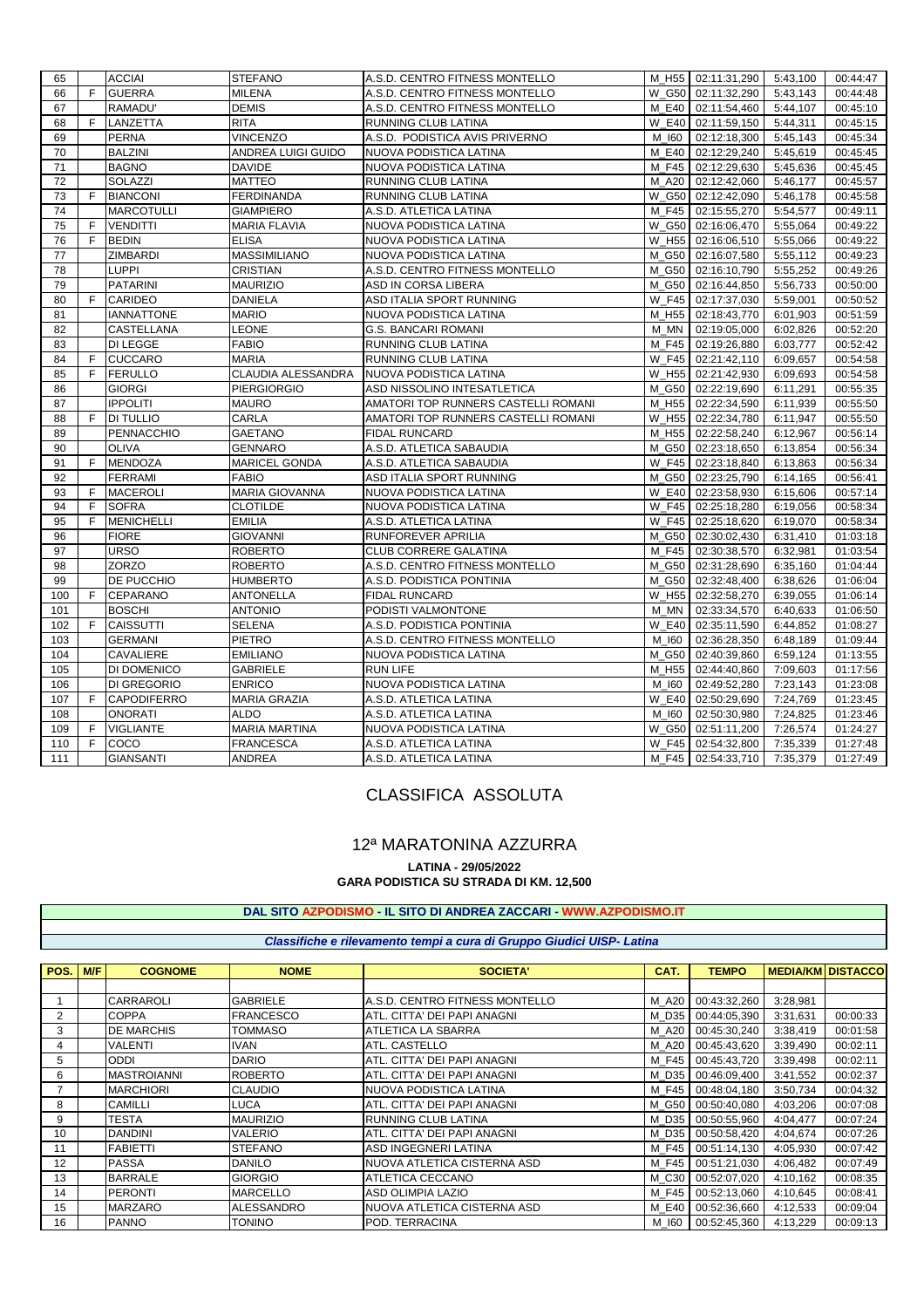| 17       |    | <b>COSTA</b>                      | <b>NICO</b>                     | ATL. CITTA' DEI PAPI ANAGNI                         |                | M_H55 00:52:55,280           | 4:14,022             | 00:09:23             |
|----------|----|-----------------------------------|---------------------------------|-----------------------------------------------------|----------------|------------------------------|----------------------|----------------------|
| 18       |    | DI IORIO                          | <b>VINCENZO</b>                 | <b>GRUPPO SPORTIVO VIRTUS</b>                       | M H55          | 00:53:00,490                 | 4:14,439             | 00:09:28             |
| 19       |    | <b>PORCELLI</b>                   | ALESSIO ARMANDO                 | A.S.D. CENTRO FITNESS MONTELLO                      | M C30          | 00:53:01,200                 | 4:14,496             | 00:09:29             |
| 20       |    | <b>BEN</b>                        |                                 | ABDESSLEM ABDESSLENA.S.D. PODISTICA PONTINIA        | M E40          | 00:53:31,300                 | 4:16,904             | 00:09:59             |
| 21       |    | ANSELMI                           | ALESSANDRO                      | RUNNING CLUB LATINA                                 | M G50          | 00:53:33,840                 | 4:17,107             | 00:10:02             |
| 22       |    | <b>TULLI</b>                      | <b>AMERICO</b>                  | <b>FIDAL RUNCARD</b>                                | M G50          | 00:53:43,480                 | 4:17,878             | 00:10:11             |
|          |    |                                   |                                 |                                                     | M E40          | 00:54:01,610                 |                      |                      |
| 23       |    | VELOCCIA                          | <b>EMILIANO</b>                 | A.S.D. PODISTICA APRILIA                            |                |                              | 4:19,329             | 00:10:29             |
| 24       |    | TARASCO                           | <b>VINCENZO</b>                 | AERONAUTICA MILITARE                                | M A20          | 00:54:03,450                 | 4:19,476             | 00:10:31             |
| 25       |    | <b>SULAJ</b>                      | <b>LUIGI</b>                    | AERONAUTICA MILITARE                                | <b>M_A20</b>   | 00:54:03,480                 | 4:19,478             | 00:10:31             |
| 26       |    | YOSRY MOHAMED ALY NABIL           |                                 | RUNNING CLUB LATINA                                 | M_E40          | 00:54:16,730                 | 4:20,538             | 00:10:44             |
| 27       |    | <b>D'AMBROSIO</b>                 | <b>DANILO</b>                   | ASD OLIMPIA LAZIO                                   | M F45          | 00:54:20,450                 | 4:20,836             | 00:10:48             |
| 28       |    | TRAMET                            | <b>MIRKO</b>                    | RUNNING CLUB LATINA                                 | M F45          | 00:54:46,470                 | 4:22,918             | 00:11:14             |
| 29       |    | <b>CIUFO</b>                      | <b>GULIELMO</b>                 | NUOVA ATLETICA CISTERNA ASD                         | M_H55          | 00:55:11,020                 | 4:24,882             | 00:11:39             |
| 30       |    | <b>MOLINARI</b>                   | SALVATORE                       | A.S.D. ATLETICA SETINA                              | M H55          | 00:55:17,920                 | 4:25,434             | 00:11:46             |
| 31       |    | CARRAROLI                         | <b>MASSIMO</b>                  | A.S.D. CENTRO FITNESS MONTELLO                      | M_H55          | 00:55:19,330                 | 4:25,546             | 00:11:47             |
| 32       |    | <b>MOLINARI</b>                   | <b>GIUSEPPE</b>                 | A.S.D. ATLETICA SETINA                              | M A20          | 00:55:23,440                 | 4:25,875             | 00:11:51             |
| 33       |    | CATALANI                          | SANDRO                          | NUOVA PODISTICA LATINA                              | M F45          | 00:55:23,850                 | 4:25,908             | 00:11:52             |
|          |    |                                   | LUIGI                           |                                                     |                |                              |                      |                      |
| 34       |    | <b>FIORI</b>                      |                                 | A.S.D. PODISTICA PONTINIA                           | M D35          | 00:55:24,830                 | 4:25,986             | 00:11:53             |
| 35       | F. | <b>RINALDI</b>                    | WISSIA                          | A.S.D. PODISTICA AVIS PRIVERNO                      | <b>W E40</b>   | 00:55:41,650                 | 4:27,332             | 00:12:09             |
| 36       |    | <b>COLASANTI</b>                  | <b>MARCO</b>                    | ATL. CITTA' DEI PAPI ANAGNI                         | M E40          | 00:56:27,200                 | 4:30,976             | 00:12:55             |
| 37       |    | LATINI                            | <b>DAVIDE</b>                   | A.S.D. ATLETICA LATINA                              | M D35          | 00:56:29,870                 | 4:31,190             | 00:12:58             |
| 38       |    | <b>PAPA</b>                       | PASQUALE                        | A.S.D. PODISTICA APRILIA                            | M_H55          | 00:56:33,920                 | 4:31,514             | 00:13:02             |
| 39       |    | <b>FRATOCCHI</b>                  | <b>FRANCO</b>                   | ATL. BORG. RIUN.SERMONETA                           | M 160          | 00:56:39,170                 | 4:31,934             | 00:13:07             |
| 40       |    | <b>GIOVANNINI</b>                 | VINCENZO                        | A.S.D. PODISTICA APRILIA                            | M_H55          | 00:56:44,470                 | 4:32,358             | 00:13:12             |
| 41       | F  | <b>DESIDERIO</b>                  | <b>FABIOLA</b>                  | <b>UISP LATINA</b>                                  | W G50          | 00:56:53,500                 | 4:33,080             | 00:13:21             |
| 42       |    | <b>CIRILLO</b>                    | <b>RAFFAELE</b>                 | A.S.D. ROCCAGORGA                                   | M G50          | 00:57:48,380                 | 4:37,470             | 00:14:16             |
| 43       |    | <b>FAGGION</b>                    | <b>ALBERTO</b>                  | RUNNING CLUB LATINA                                 | M_E40          | 00:57:53,340                 | 4:37,867             | 00:14:21             |
| 44       |    | <b>PIRANDELLO</b>                 | <b>ATTILIO</b>                  | ASD ENDURANCE TRAINING                              | M H55          | 00:57:54,680                 | 4:37,974             | 00:14:22             |
|          | F  |                                   |                                 |                                                     | W D35          |                              |                      |                      |
| 45       |    | <b>CECCARELLI</b><br><b>ADAMO</b> | <b>CLAUDIA</b>                  | ASD ENDURANCE TRAINING                              |                | 00:57:56,420                 | 4:38,114             | 00:14:24             |
| 46       |    |                                   | <b>MASSIMO</b>                  | A.S.D. CENTRO FITNESS MONTELLO                      | M 160          | 00:58:29,520                 | 4:40,762             | 00:14:57             |
| 47       | F. | <b>MAIONE</b>                     | <b>MARIACRISTINA</b>            | <b>LATINA RUNNERS</b>                               | <b>W E40</b>   | 00:58:39,620                 | 4:41,570             | 00:15:07             |
| 48       |    | SALIPANTE                         | <b>RENATO</b>                   | RUNNING CLUB LATINA                                 | M E40          | 00:58:44,730                 | 4:41,978             | 00:15:12             |
| 49       |    | <b>CELANI</b>                     | <b>EMILIO</b>                   | A.S.D. PODISTICA AVIS PRIVERNO                      | M F45          | 00:58:46,280                 | 4:42,102             | 00:15:14             |
| 50       |    | <b>NEGROSINI</b>                  | AMILCARE                        | ATL. BORG. RIUN.SERMONETA                           | M 160          | 00:59:01,190                 | 4:43,295             | 00:15:29             |
| 51       | F  | <b>VIGNOLI</b>                    | <b>ELISA</b>                    | AERONAUTICA MILITARE                                | <b>W A20</b>   | 00:59:02,870                 | 4:43,430             | 00:15:31             |
| 52       |    | <b>CECCANO</b>                    | ANGELO                          | A.S.D. CENTRO FITNESS MONTELLO                      | M H55          | 00:59:34,050                 | 4:45,924             | 00:16:02             |
| 53       |    | <b>TOSELLI</b>                    | <b>ENZO</b>                     | ATL. ANZIO                                          | M MN           | 01:00:06,360                 | 4:48,509             | 00:16:34             |
| 54       |    | <b>RANDI</b>                      | <b>GIOVANNI</b>                 | NUOVA ATLETICA CISTERNA ASD                         | M 160          | 01:00:12,580                 | 4:49,006             | 00:16:40             |
|          |    |                                   |                                 |                                                     |                |                              |                      |                      |
|          |    |                                   |                                 |                                                     |                |                              |                      |                      |
| 55       |    | <b>CIUFFOLETTI</b>                | <b>ANTONIO</b>                  | NUOVA ATLETICA CISTERNA ASD                         | M G50          | 01:00:14,190                 | 4:49,135             | 00:16:42             |
| 56       |    | <b>MORETTO</b>                    | <b>STEFANO</b>                  | A.S.D. CENTRO FITNESS MONTELLO                      | M G50          | 01:00:14,770                 | 4:49,182             | 00:16:43             |
| 57       |    | <b>SESSA</b>                      | <b>PAOLO</b>                    | POD. TERRACINA                                      | M G50          | 01:00:22,410                 | 4:49,793             | 00:16:50             |
| 58       |    | LATINI                            | <b>PATRIZIO</b>                 | A.S.D. PODISTICA APRILIA                            | M_H55          | 01:00:22,820                 | 4:49,826             | 00:16:51             |
| 59       |    | <b>TANTARI</b>                    | <b>DANIELE</b>                  | ATL. CITTA' DEI PAPI ANAGNI                         | M E40          | 01:00:44,460                 | 4:51,557             | 00:17:12             |
| 60       |    | <b>SACCO</b>                      | <b>GIAMPIERO</b>                | ASD ENDURANCE TRAINING                              |                | M_G50 01:01:01,070           | 4:52,886             | 00:17:29             |
| 61       |    | <b>PROTANI</b>                    | <b>MARCO</b>                    | ASD ENDURANCE TRAINING                              | M H55          | 01:01:01,130                 | 4:52,890             | 00:17:29             |
| 62       |    | COLATO                            | <b>MARIO</b>                    | A.S.D. CENTRO FITNESS MONTELLO                      | M G50          | 01:01:09,030                 | 4:53,522             | 00:17:37             |
| 63       |    | <b>TERZOLI</b>                    | <b>ENRICO</b>                   | ALTO LAZIO A.S.D.                                   |                |                              | 4:55,015             | 00:17:55             |
|          |    |                                   |                                 |                                                     |                | M_G50 01:01:27,690           |                      |                      |
| 64       |    | <b>BIANCHI</b>                    | AMEDEO                          | A.S.D. ATLETICA SABAUDIA                            |                | M_H55   01:01:39,370         | 4:55,950             | 00:18:07             |
| 65       |    | <b>RICCI</b>                      | <b>MARCO</b>                    | A.S.D. ATLETICA SABAUDIA                            | M F45          | 01:01:55,250                 | 4:57,220             | 00:18:23             |
| 66       |    | <b>BRAGA</b>                      | <b>MARCO</b>                    | ATL. BORG. RIUN.SERMONETA                           | M F45          | 01:01:59,380                 | 4:57,550             | 00:18:27             |
| 67       |    | <b>COSENTINO</b>                  | <b>GIUSEPPE</b>                 | LIBERTAS ATLETICA 88 ACERRA                         | M D35          | 01:02:18,550                 | 4:59,084             | 00:18:46             |
| 68       |    | <b>RASO</b>                       | <b>AGOSTINO</b>                 | PODISTICA SOLIDARIETA'                              | M H55          | 01:02:23,020                 | 4:59,442             | 00:18:51             |
| 69       |    | <b>FINESTRA</b>                   | PAOLO                           | OLIM PALUS LATINA                                   | M_I60          | 01:02:48,190                 | 5:01,455             | 00:19:16             |
| 70       |    | VALERIO                           | PASQUALE                        | ASD INGEGNERI LATINA                                | M_F45          | 01:02:56,590                 | 5:02,127             | 00:19:24             |
| 71       |    | <b>CARLUSTI</b>                   | <b>MAURIZIO</b>                 | PODISTI VALMONTONE                                  | M G50          | 01:02:56,610                 | 5:02,129             | 00:19:24             |
| 72       |    | <b>BALDACCHINO</b>                | SANDRO MICHELE                  | A.S.D. ATLETICA LATINA                              | M_I60          | 01:03:06,720                 | 5:02,938             | 00:19:34             |
| 73       |    | <b>MONTEFERRI</b>                 | <b>MAURO</b>                    | GIOVANNI SCAVO VELLETRI                             | M_H55          | 01:03:18,190                 | 5:03,855             | 00:19:46             |
| 74       |    | <b>MARRO</b>                      | <b>MICHELINO</b>                | RUNNING CLUB LATINA                                 | M 160          | 01:03:30,880                 | 5:04,870             | 00:19:59             |
| 75       |    | <b>ROMANO</b>                     | VINCENZO                        | PODISTI VALMONTONE                                  | M_H55          | 01:03:40,680                 | 5:05,654             | 00:20:08             |
|          | F. | <b>MAURIZI</b>                    |                                 | NUOVA ATLETICA CISTERNA ASD                         | W 160          | 01:03:44,330                 |                      |                      |
| 76       |    |                                   | <b>SIMONETTA</b>                |                                                     |                |                              | 5:05,946             | 00:20:12             |
| 77       |    | <b>TASCIOTTI</b>                  | SILVIO                          | ASD NISSOLINO INTESATLETICA                         | M_F45          | 01:03:54,760                 | 5:06,781             | 00:20:23             |
| 78       |    | <b>MARROCCO</b>                   | <b>ROBERTO</b>                  | NUOVA PODISTICA LATINA                              | M_H55          | 01:04:16,860                 | 5:08,549             | 00:20:45             |
| 79       |    | <b>ABRUSCATO</b>                  | <b>GIUSEPPE</b>                 | ASD OLIMPIA LAZIO                                   | M_I60          | 01:04:31,720                 | 5:09,738             | 00:20:59             |
| 80       | F  | <b>CUSCINI</b>                    | <b>ELISA</b>                    | GRUPPO PODISTICO PERSOMIL A.S.D.                    | <b>W E40</b>   | 01:04:34,820                 | 5:09,986             | 00:21:03             |
| 81       | F  | <b>GURGONE</b>                    | <b>STEFANIA</b>                 | UISP LATINA                                         | W_H55          | 01:04:40,900                 | 5:10,472             | 00:21:09             |
| 82       |    | <b>D'ARPINO</b>                   | <b>DEVIS</b>                    | RUNNING CLUB LATINA                                 | M_E40          | 01:04:57,830                 | 5:11,826             | 00:21:26             |
| 83       |    | <b>CAPPIO</b>                     | <b>GIANLUCA</b>                 | ASD INGEGNERI LATINA                                | M F45          | 01:05:03,650                 | 5:12,292             | 00:21:31             |
| 84       |    | <b>PAPA</b>                       | <b>GIUSEPPE</b>                 | A.S.D. PODISTICA APRILIA                            | M_I60          | 01:05:23,520                 | 5:13,882             | 00:21:51             |
| 85       |    | <b>CAMMISOLA</b>                  | LORENZO                         | ASD OLIMPIA LAZIO                                   | <b>M_A20</b>   | 01:05:30,800                 | 5:14,464             | 00:21:59             |
| 86       |    | <b>MISSIMEI</b>                   | <b>PIERLUIGI</b>                | PODISTICA SOLIDARIETA'                              | M F45          | 01:05:31,880                 | 5:14,550             | 00:22:00             |
| 87       | F  | <b>NICOSANTI</b>                  | <b>ROBERTA</b>                  | NUOVA ATLETICA CISTERNA ASD                         | W_A20          | 01:05:49,060                 | 5:15,925             | 00:22:17             |
| 88       |    | <b>CONIO</b>                      | <b>FAUSTO</b>                   |                                                     |                |                              |                      |                      |
|          |    |                                   |                                 | A.S.D. ATLETICA SETINA                              | M_G50          | 01:06:03,070                 | 5:17,046             | 00:22:31             |
| 89       |    | <b>CATENA</b>                     | <b>GOFFREDO</b>                 | IN CORSA LIBERA                                     | M_MN           | 01:06:14,540                 | 5:17,963             | 00:22:42             |
| 90       | F  | CHECCARELLI                       | <b>SARA</b>                     | A.S.D. CENTRO FITNESS MONTELLO                      | W F45          | 01:06:36,020                 | 5:19,682             | 00:23:04             |
| 91       |    | <b>FRIONI</b>                     | <b>LUIGI</b>                    | ASD ENDURANCE TRAINING                              | M H55          | 01:06:38,690                 | 5:19,895             | 00:23:06             |
| 92       |    | <b>MAUTI</b>                      | ARMANDO                         | A.S.D. ATLETICA SETINA                              | M F45          | 01:06:55,870                 | 5:21,270             | 00:23:24             |
| 93<br>94 | F  | DI MONDA<br><b>GABRIEL</b>        | <b>NELLO</b><br><b>ELEONORA</b> | ASD OLIMPIA LAZIO<br>A.S.D. CENTRO FITNESS MONTELLO | M F45<br>W C30 | 01:07:02,150<br>01:07:19,450 | 5:21,772<br>5:23,156 | 00:23:30<br>00:23:47 |